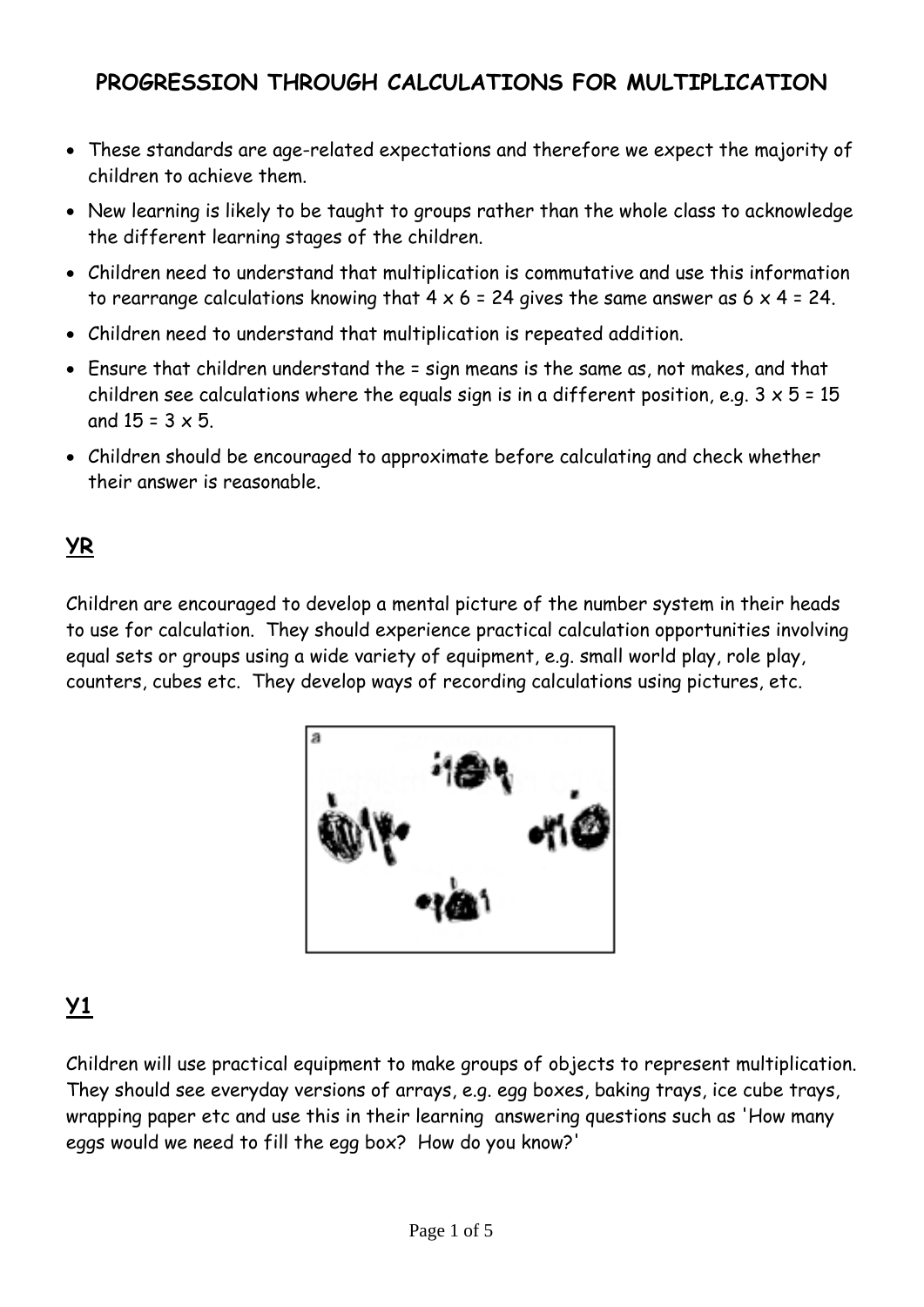Children should utilise multiplication as repeated addition - linked to arrays **(as this knowledge will support with the development of the grid method)**. They should also use jottings to support their calculation. These should be supported by the use of counters/cubes.

e.g.  $3 \times 5$  can be represented as an array in two forms (as it has commutativity):



**Y3**

Children should continue to utilise multiplication as repeated addition linked to arrays **(as this knowledge will support with the development of the grid method)** and use jottings to support their calculation. These should be supported by the use of crosses on squared paper, e.g.

 $4 \times 7 =$ 

|   | $x \mid x \mid x \mid x \mid x \mid x \mid x$ |  |                |                           |  |
|---|-----------------------------------------------|--|----------------|---------------------------|--|
|   | $x \mid x \mid x \mid x \mid x \mid x \mid x$ |  |                |                           |  |
|   | $x \mid x \mid x \mid x \mid x \mid x \mid x$ |  |                |                           |  |
| × | $\vert x \vert x \vert x \vert x \vert x$     |  | $\mathbb{R}^n$ | $\boldsymbol{\mathsf{x}}$ |  |
|   |                                               |  |                |                           |  |

#### $4 \times 7 = 7 + 7 + 7 + 7 = 28$

(For mathematical accuracy the above example is actually  $7 \times 4$  i.e. Seven, four times, however, because we use terms such as 'groups of' or 'lots of', children are more familiar with the initial notation. Once children understand the commutative order of multiplication the order is irrelevant).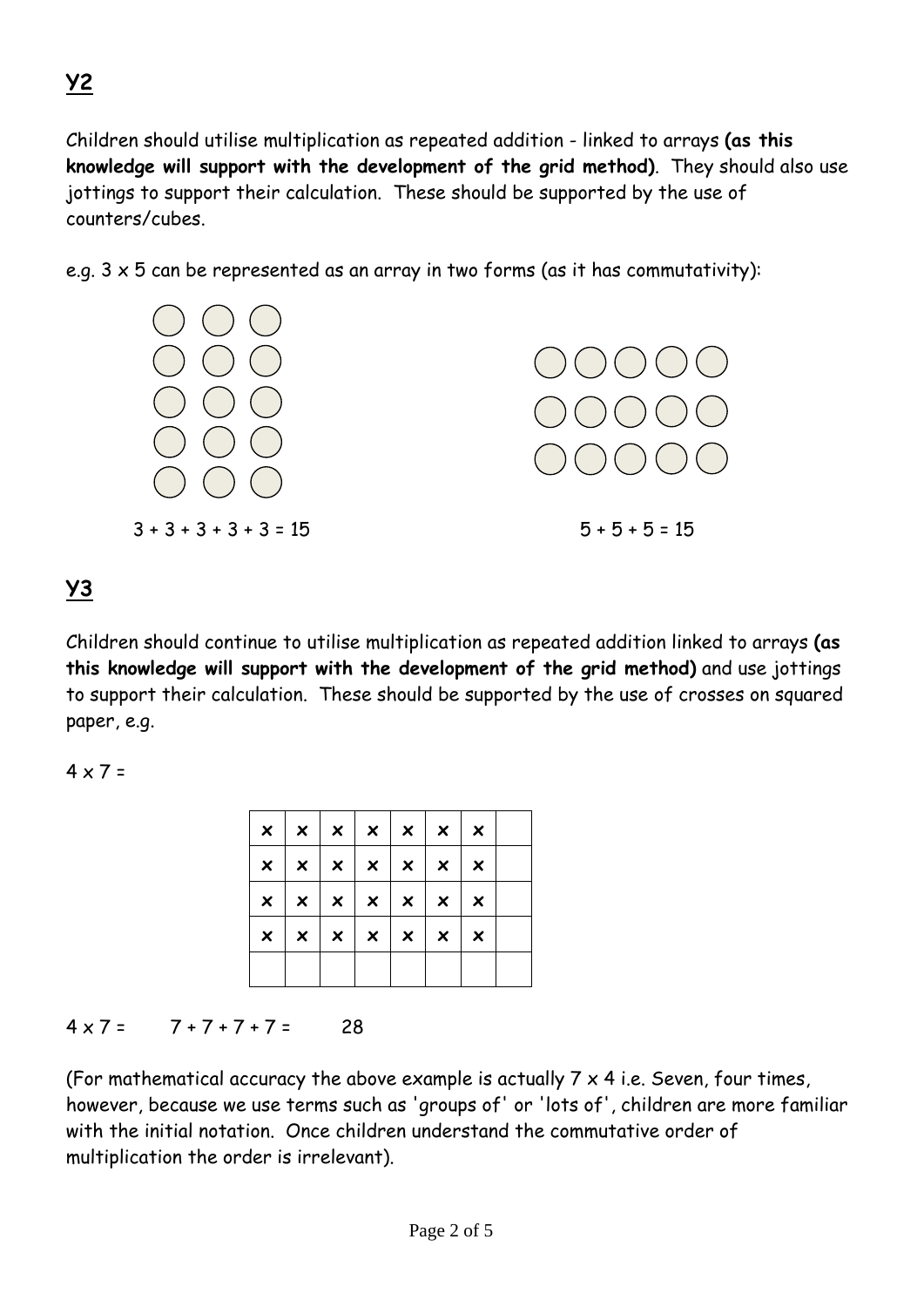### **Y4**

Children will continue to use arrays where appropriate leading into the grid method of multiplication.



**TU x U** (Short multiplication – multiplication by a single digit)

 $23 \times 8$ 

| $\times$ 20  |  |
|--------------|--|
| 8   160   24 |  |
|              |  |
|              |  |

# **Y5**

**HTU x U** (Short multiplication – multiplication by a single digit) 346 x 9

| $\boldsymbol{\mathsf{X}}$ | 300 40      | 6 |               |
|---------------------------|-------------|---|---------------|
| 9                         | 2700 360 54 |   | 2700          |
|                           |             |   | 360<br>$\div$ |
|                           |             |   | 54            |
|                           |             |   | 3114          |
|                           |             |   | 11            |

#### $4.9 \times 3$

| $\times$       | 4 0.9    |  |                 |
|----------------|----------|--|-----------------|
| 3 <sup>1</sup> | 12   2.7 |  | $12 \ \mathrm{$ |
|                |          |  | 2.7             |
|                |          |  | 14.7            |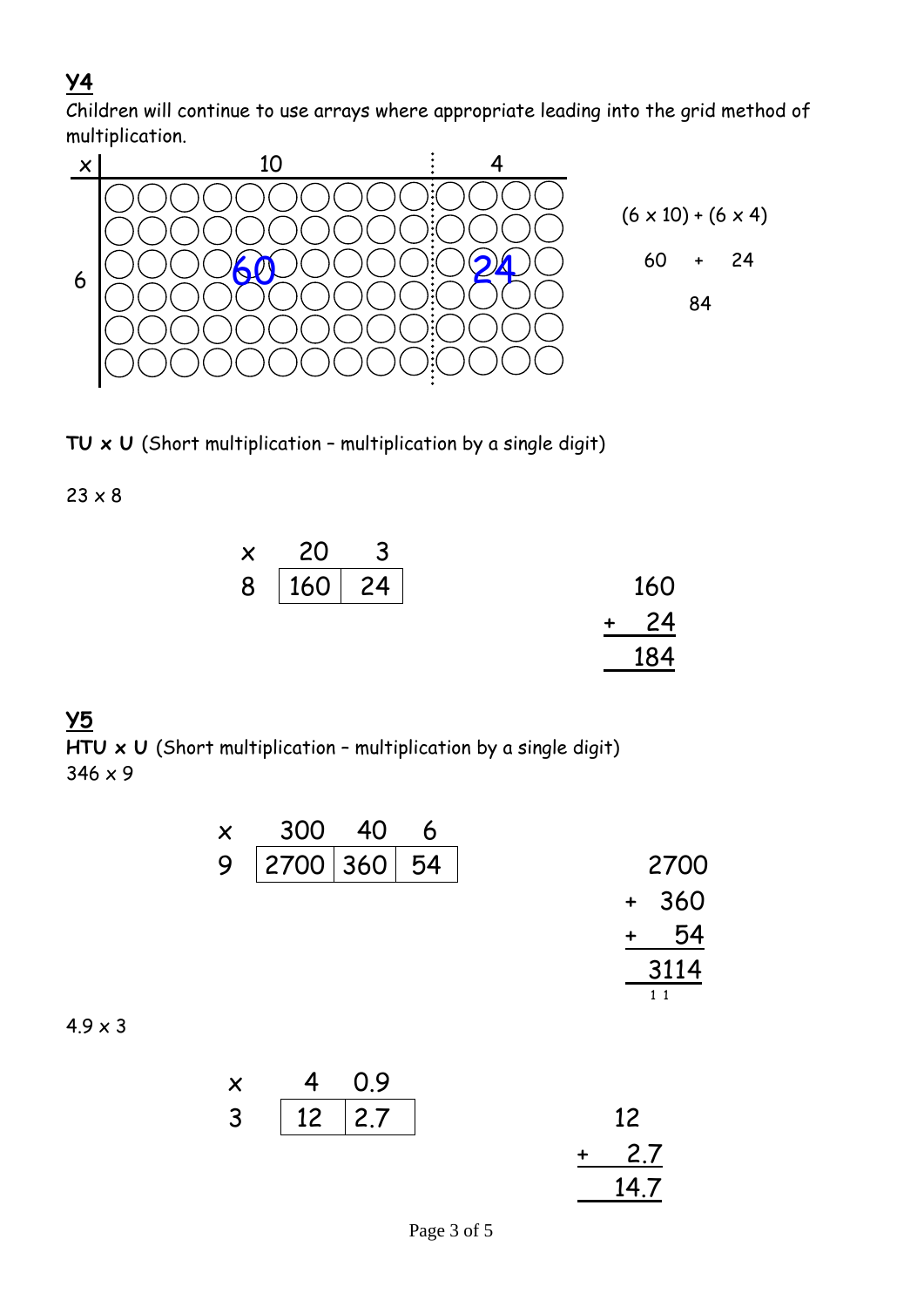## **Y6**

#### **ThHTU x U**

(Short multiplication – multiplication by a single digit)

 $4346 \times 8$ 



**TU x TU** (Long multiplication – multiplication by more than a single digit)

72 x 38

| $\times$ | 70   | $\mathcal{V}$ |                  |
|----------|------|---------------|------------------|
| 30       | 2100 | 60            | 2100             |
| 8        | 560  | 16            | 560<br>$\ddot{}$ |
|          |      |               | 60               |
|          |      |               | 16               |
|          |      |               | 2736             |
|          |      |               |                  |

When mathematically ready, children can progress onto HTU x TU.